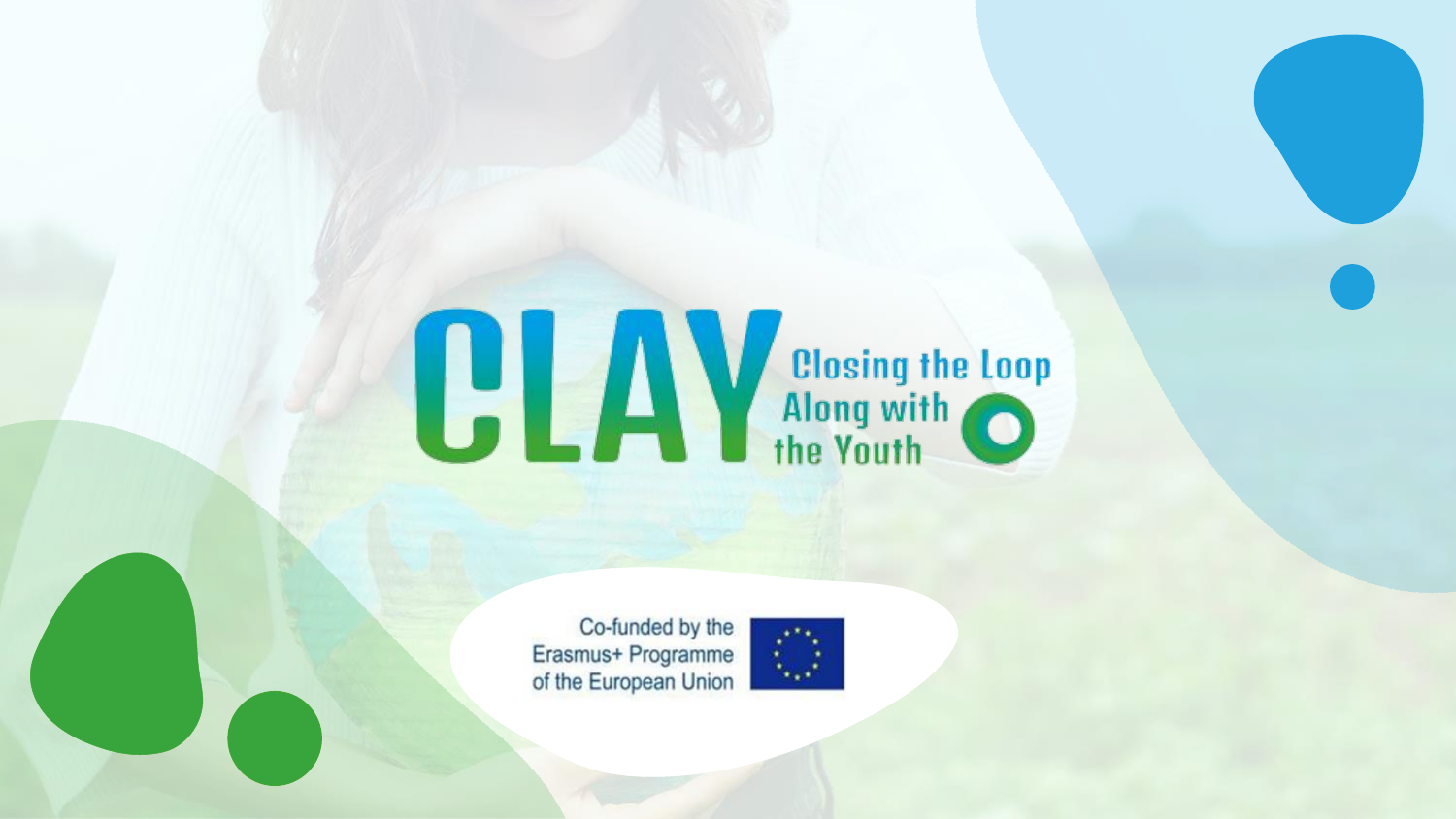**All only Allong with Conduct Conduct Conduct Conduct Conduct Conduct Conduct Conduct Conduct Conduct Conduct Conduct Conduct Conduct Conduct Conduct Conduct Conduct Conduct Conduct Conduct Conduct Conduct Conduct Conduct** 

# PROJECT DESCRIPTION

The Erasmus+ project CLAY aims at increasing the awareness and the willingness of young people to move towards a more circular economy. This will create opportunities for reducing pressures on the environment, enhancing the security of raw materials' supply, increasing competitiveness and innovation and creating new jobs. CLAY's main target group are young people aged between 16-25.

#### **In CLAY, we have developed:**

- an **Open Educational Resources (OER) platform** for young people to raise their awareness on recycling and enable them to collaborate on circular economy topics.
- **complementary training materials (guide documents)** to use the OER platform as an individual learner or as a teacher or trainer in blended learning settings.
- an **Index** for measuring young people's attitudes and behavior regarding circular economy.

[Website](https://www.clay-project.eu/) <https://www.clay-project.eu/>

[Facebook](https://www.facebook.com/clay1project) <https://www.facebook.com/clay1project>

Co-funded by th Erasmus+ Programme of the European Unior

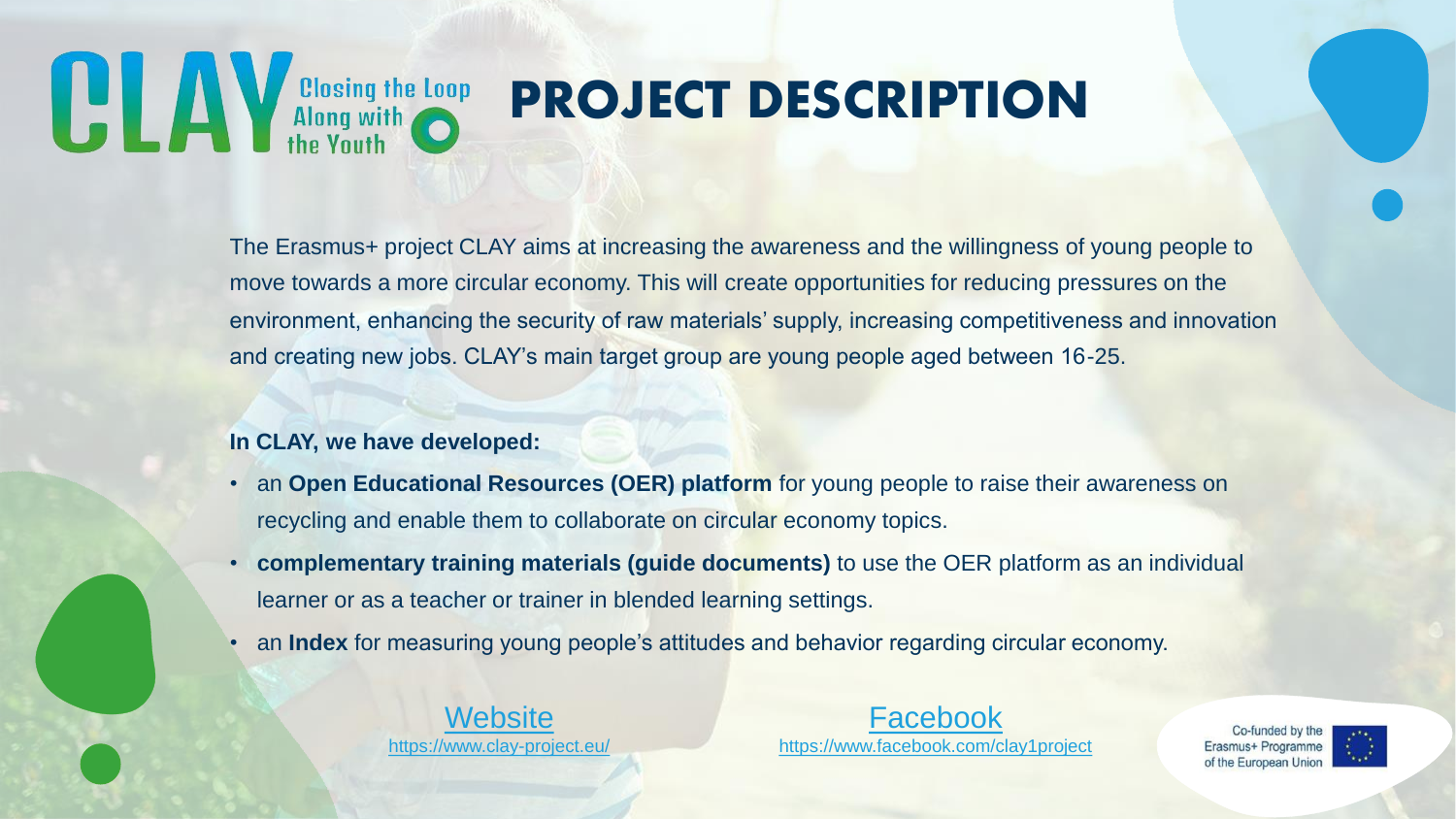# **Example 18 Mars 19 Mars 19 Mars 19 Mars 19 Mars 19 Mars 19 Mars 19 Mars 19 Mars 19 Mars 19 Mars 19 Mars 19 Mars 19 Mars 19 Mars 19 Mars 19 Mars 19 Mars 19 Mars 19 Mars 19 Mars 19 Mars 19 Mars 19 Mars 19 Mars 19 Mars 19 Ma**

# PROJECT OUTPUTS

**Output 1: Circular Economy Methodological Framework**

A methodological framework in the form of a handbook was developed to boost the key competences and circular economy skills of young people. Also, best practice examples have been collected in all partner countries to demonstrate that circular economy is not an abstract concept, but already successfully implemented in different countries and sectors.

**Output 2: Circular Behavior Index**

Based on Output 1 and on a screening of circular economy literature, an index has been developed in order to measure both attitudes and behaviors of young people on circular economy. The index will help to understand how young people are participating in circular activities and moreover, it is also the foundation for the development of the training materials in Output 3.

**Output 3: Moving Towards Circular Economy with Youth**

A set of training materials for the target group has been developed, based on blended learning theories and models. The training materials will consist of 5 modules – with a total of 18 units and 5 quizzes, focusing on the differences between linear economy and circular economy, the concept, design and strategies of circular economy and corresponding global and international programs and initiatives.

**Output 4: CLAY OER Platform** The OER platform hosts the digitalized training materials from Output 3 and also offers download options for modules and units to integrate them in Learning Management Systems or use them offline

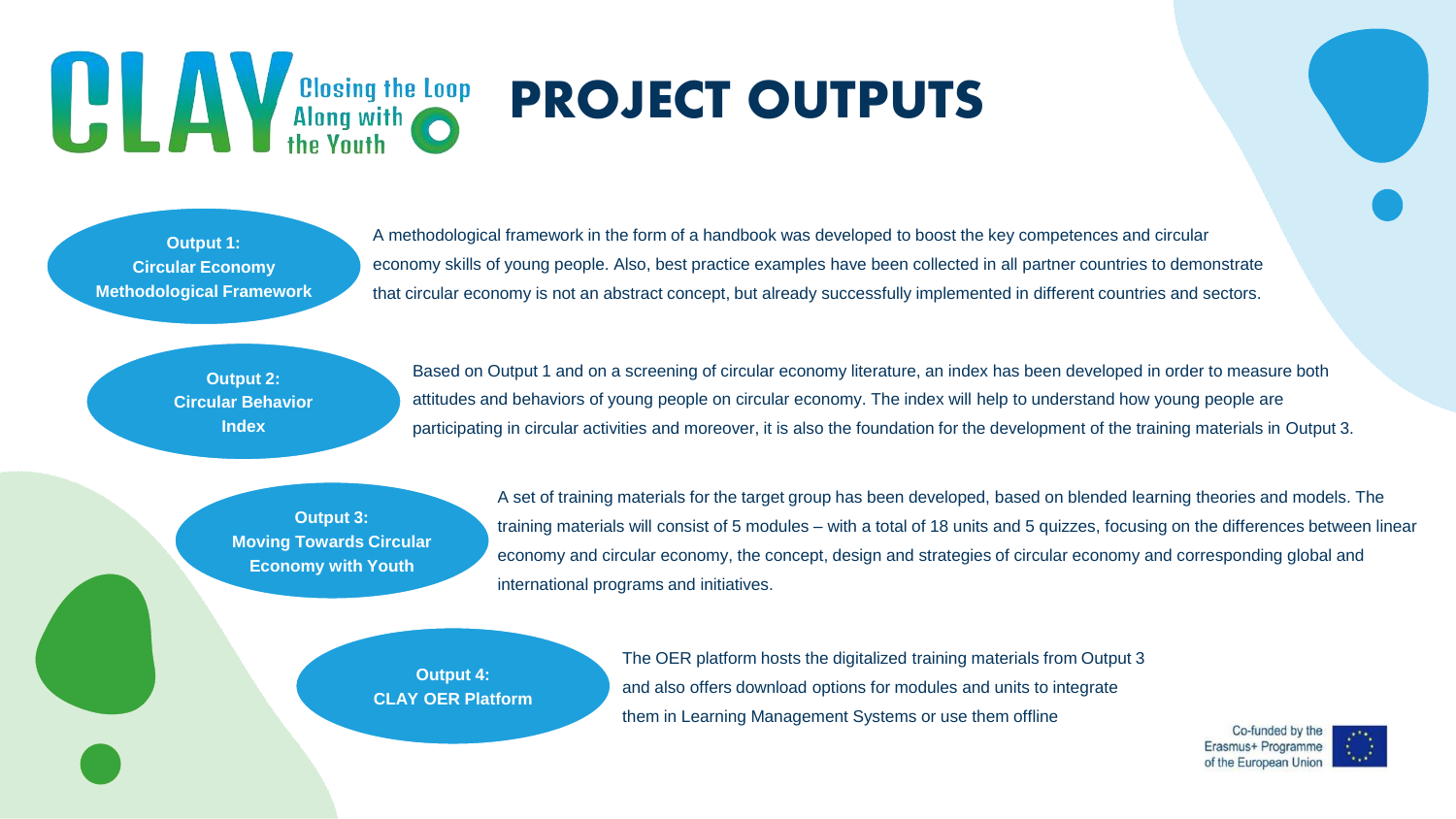

- o Tipps for learners and teachers
- o Follow-up tasks, case-studies and more
- o Group tasks for discussions and live sessions

All resources available in 5 languages!



covering different aspects of circular economy:

- o Linear vs. Circular Economy
- o Exploring Circular Economy
- o Global and international perspectives
- o Strategies for Circular Economy
- o Circular Design

Co-funded by the Erasmus+ Programme of the European Union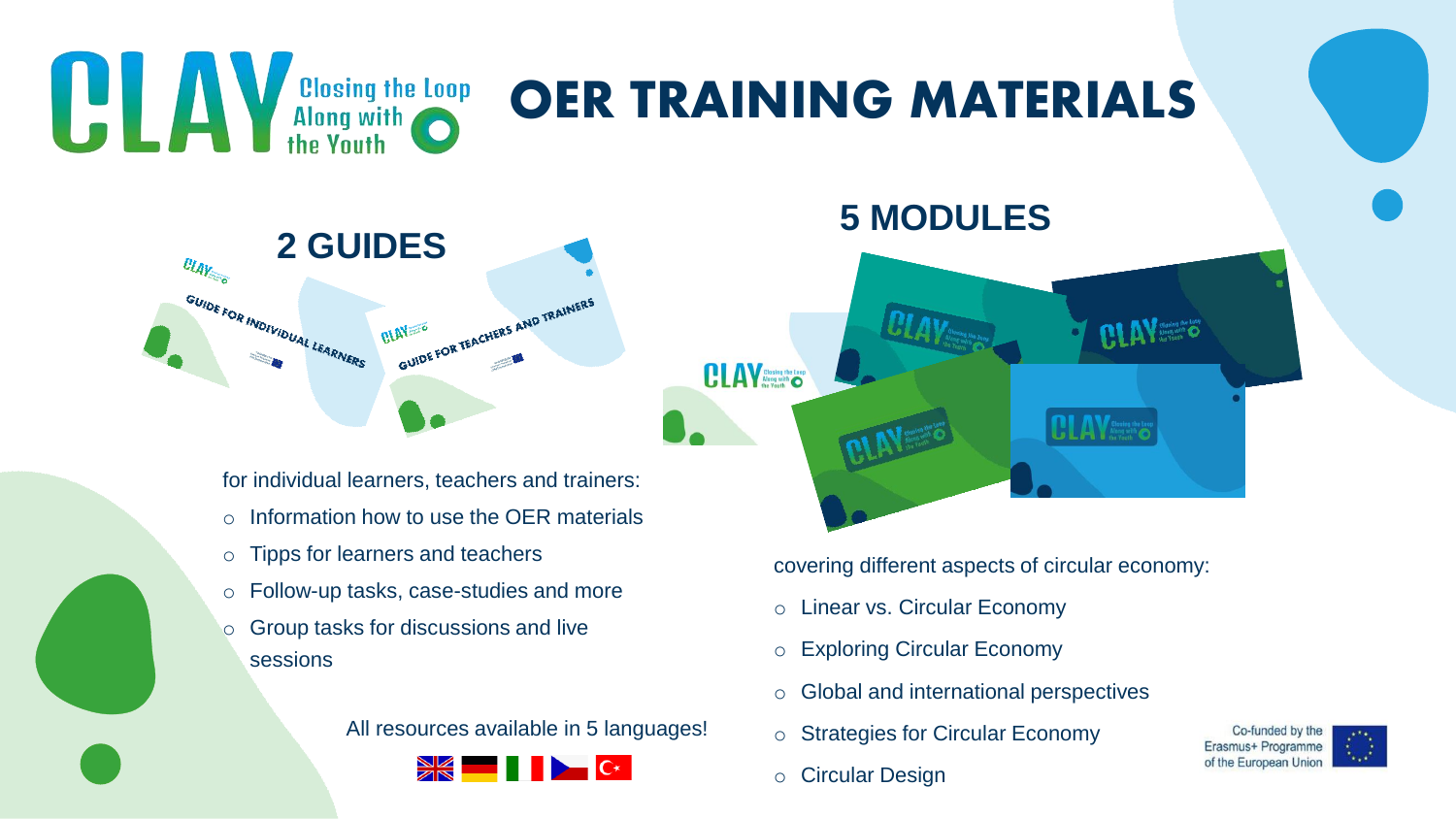

### OER TRAINING MATERIALS

### **18 UNITS**

| <b>CLAY UNIT 1.1</b><br><b>LINEAR VS.</b><br><b>CIRCULAR</b><br><b>ECONOMY</b><br><b><i>EN COMPLETE</i></b> | $\alpha$ | $\equiv$<br>Lesson 2 of 71<br>How is circular economy different? | $\overline{\phantom{a}}$<br>LINEAR OR CIRCULAR | <b>MARINER</b>                        |                                                            |
|-------------------------------------------------------------------------------------------------------------|----------|------------------------------------------------------------------|------------------------------------------------|---------------------------------------|------------------------------------------------------------|
| Learning outcomes and topics<br>* LINEAR VS. CIRCULAR ECONOMY                                               |          |                                                                  | What is the difference?                        | How is circular economy<br>different? |                                                            |
| Waste is all argumtus!<br><sup>En</sup> How is circular economy<br>different?                               | $\circ$  |                                                                  | <b>LINEAR OR CIRCULAR</b>                      |                                       | <b>LINEAR OR CIRCUI</b><br>What is the different           |
| Recycling                                                                                                   |          |                                                                  | What is the difference?                        |                                       | <b>March State Law Co.</b><br>the contractor               |
| Surf the internet!                                                                                          | $\circ$  |                                                                  |                                                |                                       | <b>Charles Card</b>                                        |
| $C2G$ or C2C?                                                                                               | $\circ$  |                                                                  |                                                |                                       | of the Day President and<br><b>Committee of Contractor</b> |
| DISRUPTive innovation                                                                                       | $\circ$  |                                                                  |                                                |                                       | <b>Alle School of Allen</b>                                |
| Surf the Internet!                                                                                          | $\circ$  |                                                                  | Nature itself is basically circular. There are |                                       | <b>Street of School State</b><br><b>MARGARETS</b>          |

containing the digital training materials:

- o Fully responsive (for smart[phone, tablet,](https://www.clay-project.eu/oer-landing-page/)  computer)
- o Open access online via

**CLAV** Slosing the Loop >> OER PLATFORM <<



#### <https://www.clay-project.eu/oer-landing-page/>

#### **5 QUIZZES**



for checking the modules contents.

All resources available in 5 languages!